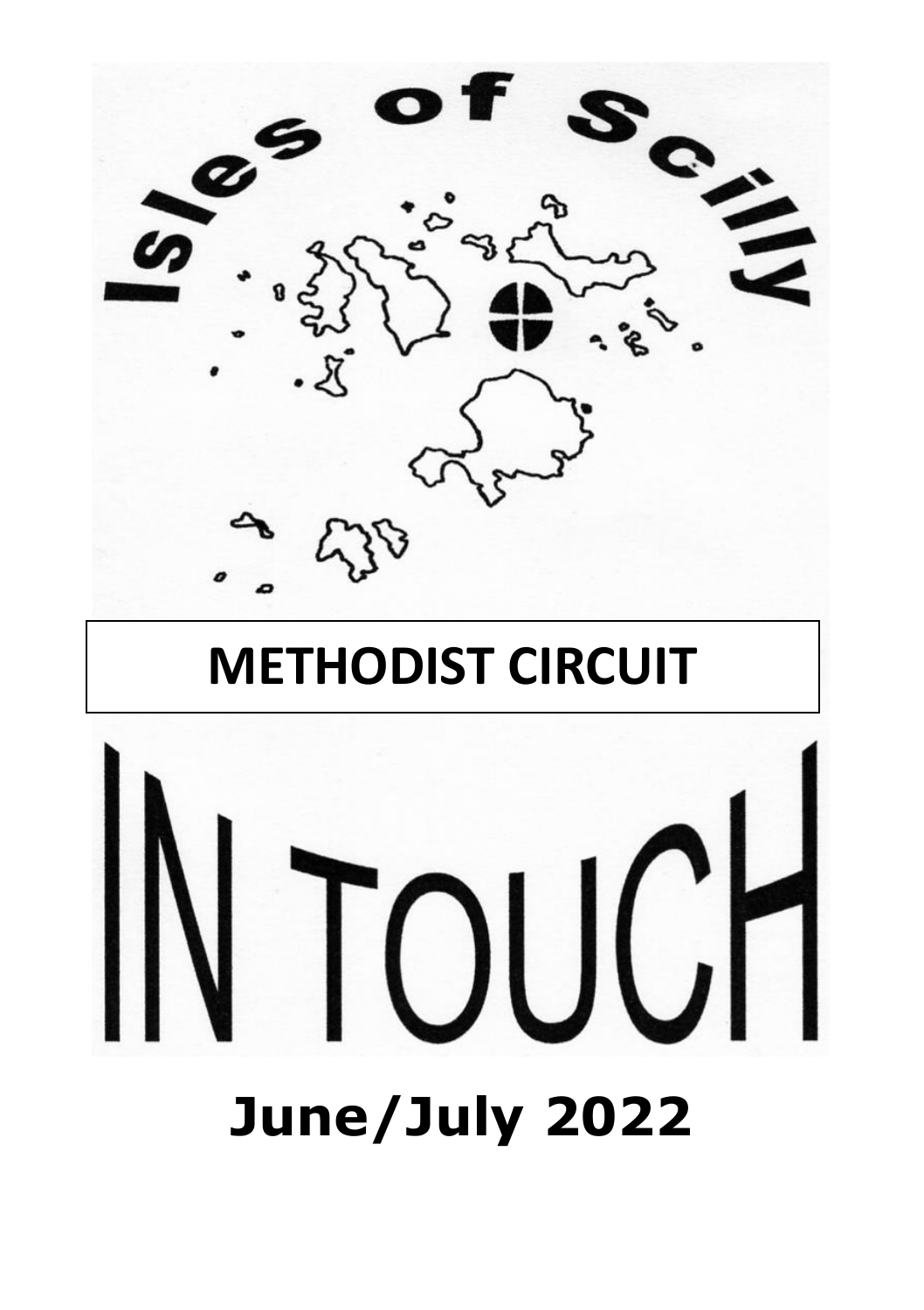## **Chair of the Cornwall and Isles of Scilly Circuit:**

(Appointed, subject to Methodist Conference) Revd. Loraine Mellor

**Superintendent Minister:** Revd. Carole Holmes

**Local Preacher:** Mr. Christopher Savill

## **Circuit Stewards:**

Mrs. Christine Savill Mr. Mervyn Bird Mrs. Beryl Read

**Circuit Treasurer:** Mr. Christopher Savill

**Gift Aid Secretary:** Mrs. Stephanie Bird

## **Circuit Meeting Secretary:** Mrs. Heather Terry

#### **Church Stewards:**

| <b>St. Mary's:</b> Mrs. Jean Duncan | Mr. Philip Lethbridge |
|-------------------------------------|-----------------------|
| Mrs. Leigh Kendrick                 | Mrs. Sue Williams     |

**St. Martin's:** Mrs. Barbara Jones

**St. Mary's: Church Treasurer:** Mrs. Sue Williams

**Church Council Secretary:** Mrs. Beryl Read **Hall Booking Secretary:** Mrs. Anne Gurr

**St. Martin's: Church Council Secretary:** Mrs. Jackie Perkins **Church Treasurer:** Mr. Alan Terry

**Connexional Link Person:** Mrs. Beryl Read **Safeguarding Officer:** Mrs. Barbara James

**Musicians:** Mr. Philip Lethbridge Mervyn Bird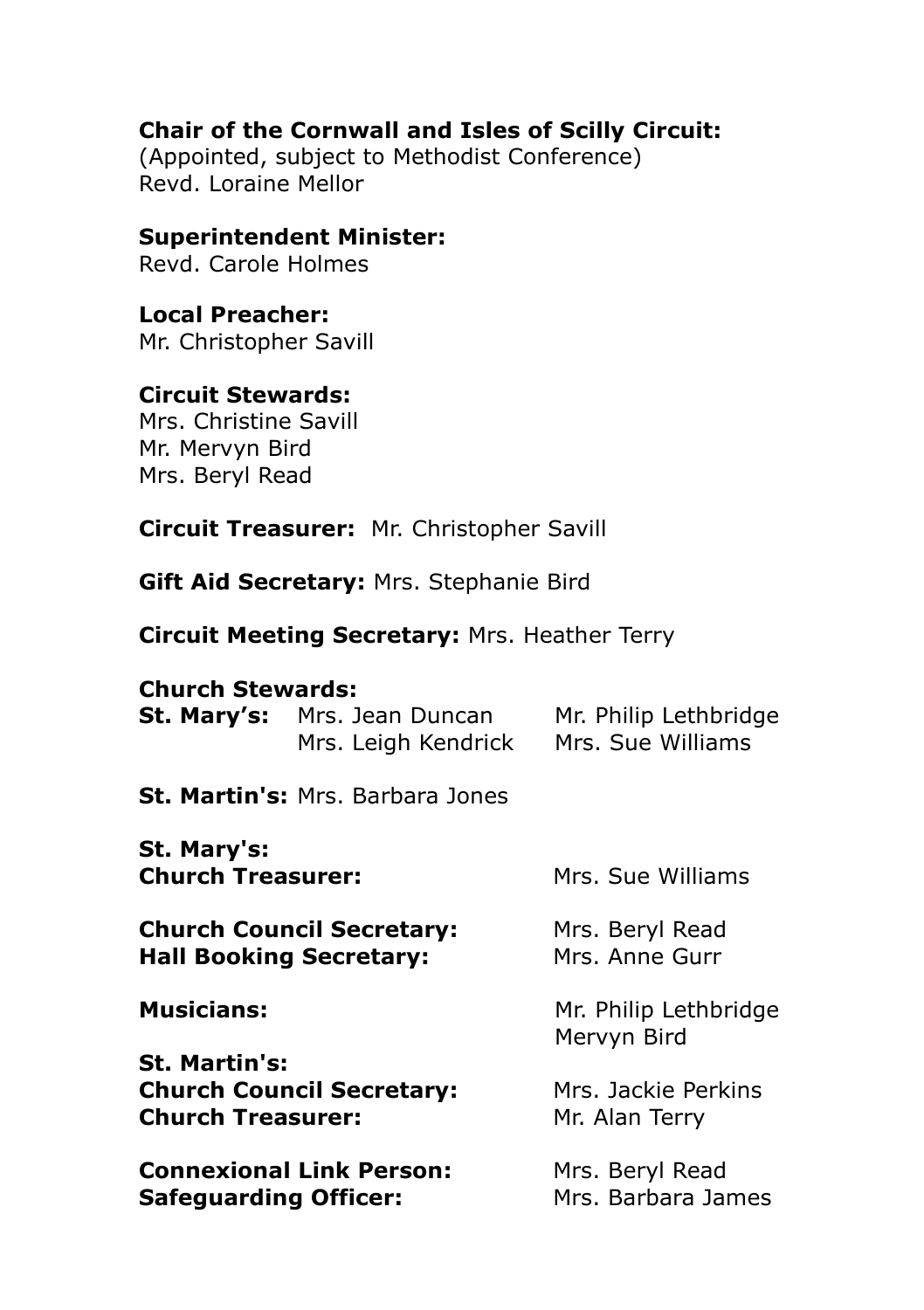"Bird by Bird": The author Anne Lamott describes an occasion from childhood when she heard this advice given to her brother as he struggled with a school project. Asked to learn and describe the distinguishing features of each bird on a long list, the task seemed too daunting. Her father's guidance to her brother was that the task be reduced into smaller, more manageable chunks, focusing on one at a time.

Since moving to Scilly, I've thought a lot about Anne Lamott's story. Growing up in a rural inland setting, I'm aware of how few seabirds I can identify and how overwhelming the task seems of expanding my sparse knowledge. A "bird by bird" approach might offer some hope. As a general principle too, the wisdom of the story seems applicable to most current issues.

I reckon if birdwatching was a hobby in ancient times, then the prophet Jeremiah would have been in the club. In the writings attributed to his name, there are several references to lessons learned from the birds. I like to imagine Jeremiah in awe as he watches the swallows dart and skim the skies. Calling attention to the way that swallows return from afar, Jeremiah expresses his deep longing for the human response to God to be as faithful.

The writer of Psalm 84 seems to have been a bird enthusiast too. Not only do swallows get a mention; so also do sparrows. Less spectacular, far more ordinary in appearance, sparrows once represented the commonplace. I remember a Sunday School song about the "hundreds and thousands and millions of sparrows". True in Scripture times, but the decline in the sparrow population across the UK means these words might no longer hold the same power. The song comes from words recorded in the Gospels where Jesus teaches about the immense worth of each human life. I wonder what images, words and actions we might use today to convey that Gospel truth?

Psalm 84 celebrates that in the presence of God, birds as wildly different as swallows and sparrows are welcomed and can find refuge, living alongside each other, equally valued. It's a picture of divine acceptance and grace.

With the busy season on Scilly now well underway there are examples throughout the community of hospitality and welcome. For our churches too, it's a joy and privilege to welcome holidaymakers and visitors to share with us in worship, friendship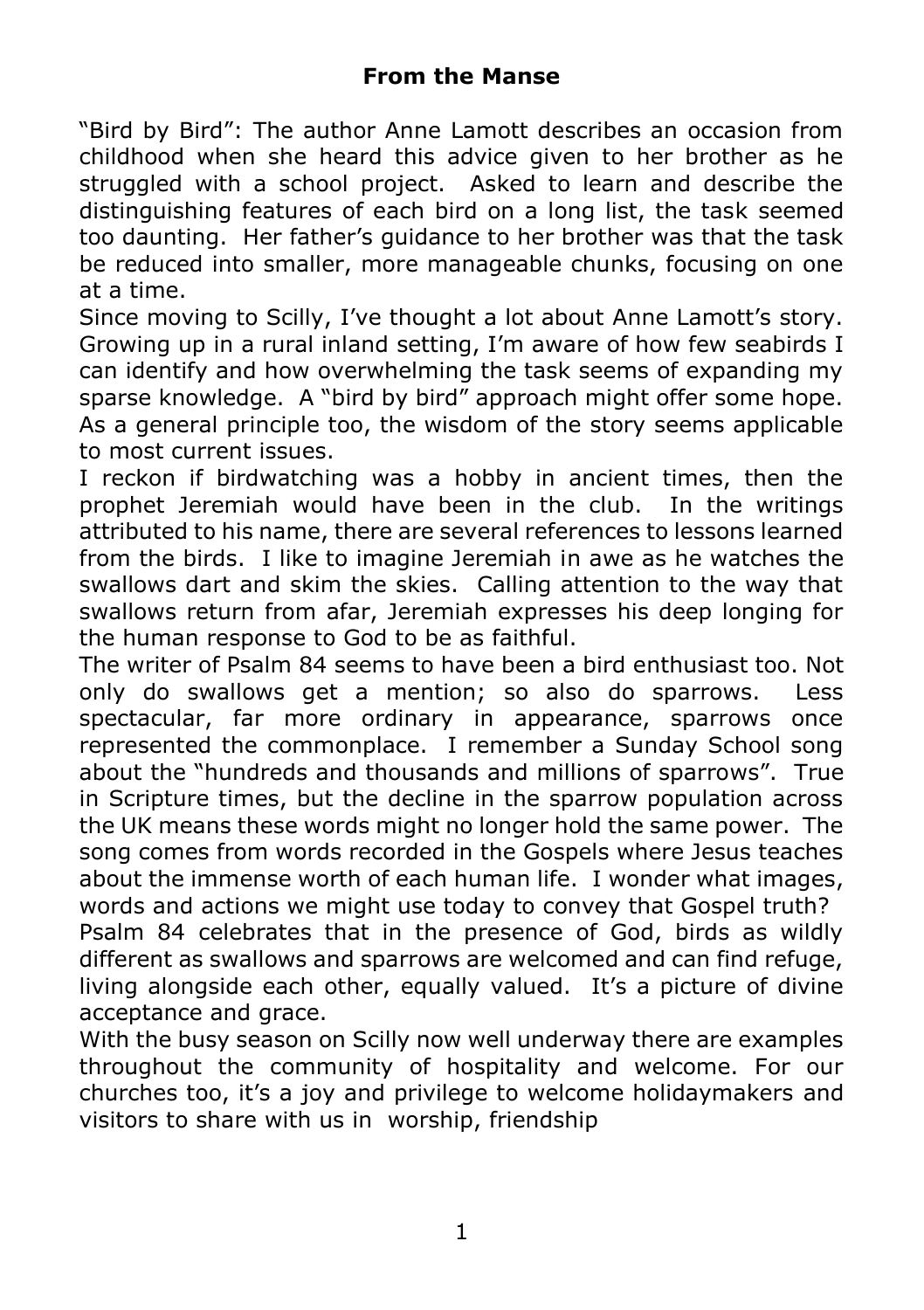and faith. Our prayer is that all who come to these beautiful islands will find enrichment and blessing here. Details of events and worship services are printed elsewhere in this edition of the magazine. If you're on the islands, please check the local chapel notice boards for up-to-date information. Wherever you are reading this copy of the InTouch, whatever your link with Scilly, we value greatly your interest and your prayers.

Grace and peace be with you.

Carole

# **News from St Martin's**

My Mum says 'March winds, April showers, followed by May flowers.' I'm not sure this is true anymore with the seasons becoming less predictable as global warming accelerates. However, our weather has certainly warmed up with bud burst everywhere, and I particularly love to see the swallows return and begin nest building. As it has been so dry the RSPB suggest we provide damp mud that the birds can use.

We can certainly marvel at God's wonderful creations.

Now that days are longer we are able to use St Mary's boating again and we have moved to Sunday morning or evening services, giving us more flexibility.

We have also welcomed our first visitors, swelling our congregation, and it is always good to share worship with our friends from church.

It was with great sadness that we learnt of Geoff Snowball's passing on 6th April. When at his home at High Barn on St Martins he often joined us in Chapel, and was very much part of our community, always willing to lend a hand. He was a very good friend to Keith Low and loved to go fishing with him and more recently with Steve Walder. We send his family our heartfelt sympathy.

Our Photo Exhibition in the Sunday school was in much need of refurbishment. and we are slowly upgrading what is a pictorial history of St Martin's .

We wish everyone a healthy and enjoyable summer season. *Val Thomas*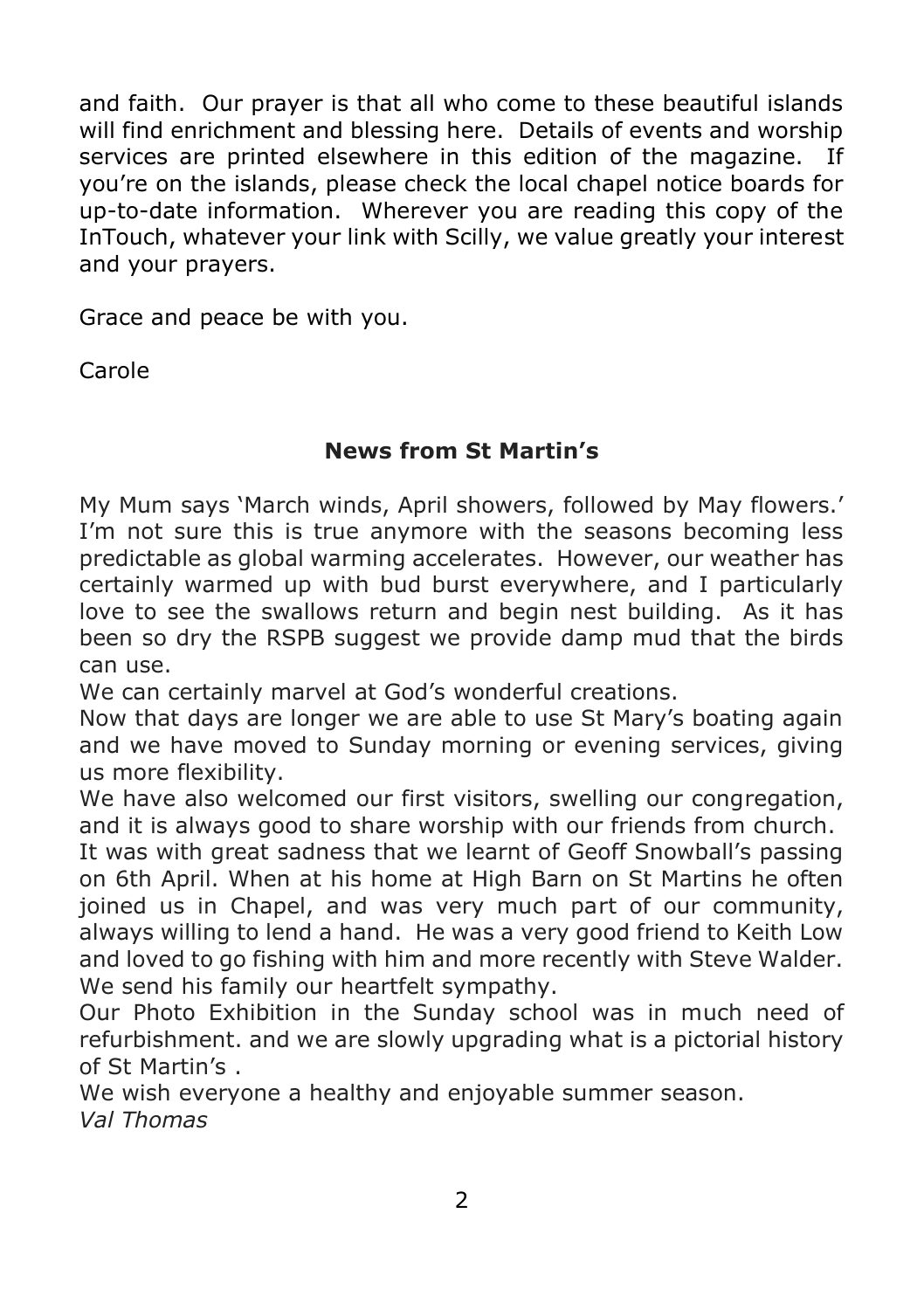Completion of regular Safeguarding Training is a requirement for anyone who holds office in the Methodist Church.

Safeguarding training aims to guide us in best practice and help us to be more aware of what is and what isn't acceptable in terms of the language we use, the attitudes we convey and the way that we plan and carry out all Methodist Church activities.

*The Methodist Church has directed that specific office holders (safeguarding officers, ministers, preachers and leaders of worship) must complete the current version of Safeguarding training before the end of August 2022*.

Safeguarding training is also a requirement for those working or helping with children and vulnerable adults, as well as for stewards (Circuit and church) and those who make visits to others in the name of the Methodist Church. The training is recommended too for anyone who might find themselves working alone on Church premises, helping us understand how we can keep ourselves protected from the risk of allegation

We've arranged for all the necessary training to be presented locally on St Mary's on **Thursday 9th June**. Timings will probably be 10.30- 2.30ish. Dave Cross, the District Safeguarding Officer will lead this session, together with his colleague Bridget Down. Having Dave and Bridget with us will allow us to ensure that the content of the training is tailored to our local contexts.

For those who wish or need to complete the training in a different way, there is an online e-learning option. This can be done at an individual pace and involves about 6 hours online plus a Zoom session. If you're interested in training this way, please let us know so we can let you know how to get started.

Please ask one of us if you've any queries about Safeguarding.

*Barbara James (Circuit Safeguarding Officer) & Revd Carole Holmes*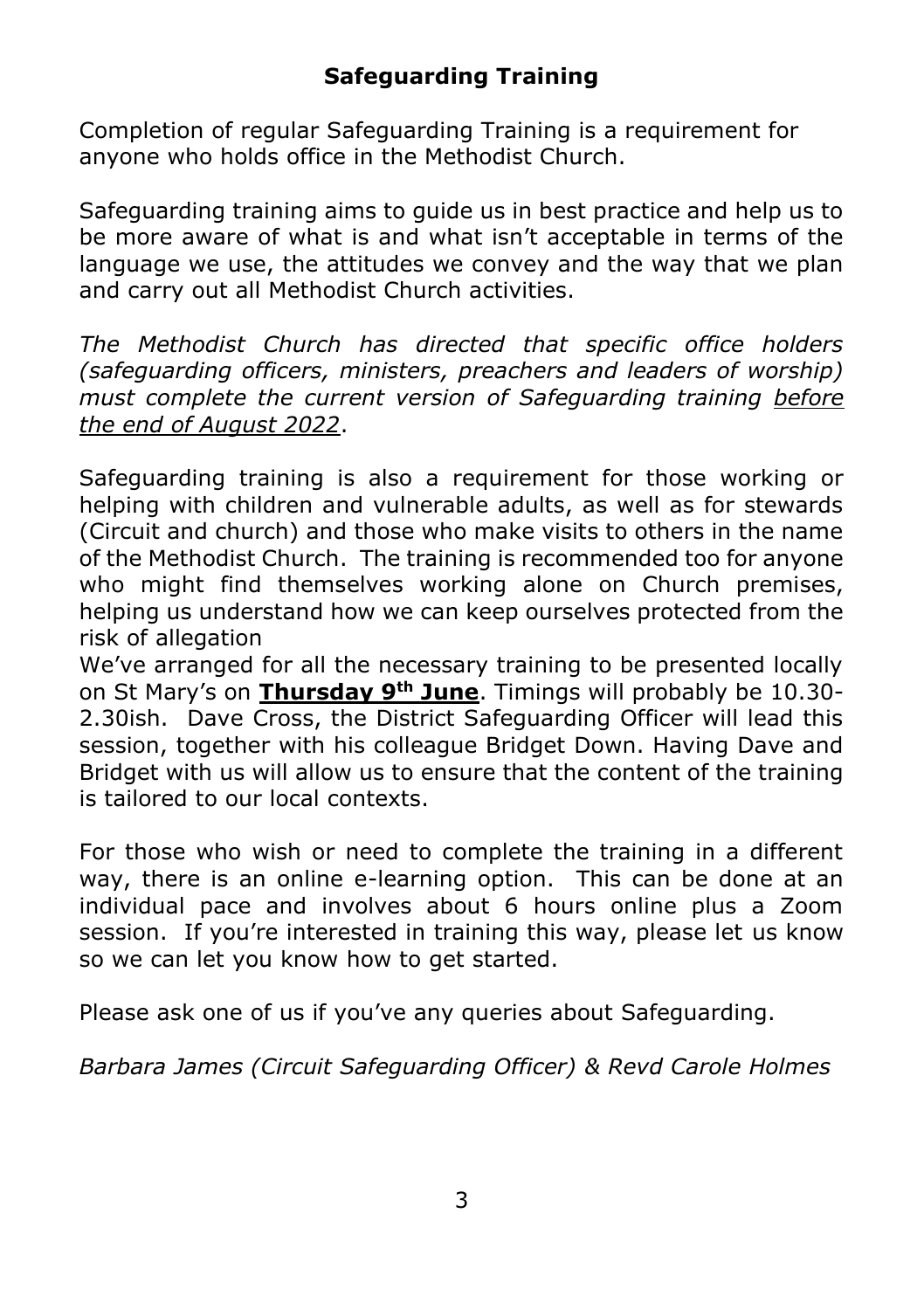# **The U in JesUs**

Before U were thought of or time had begun, God even stuck U in the name of His Son. And each time U pray, you'll see it's true You can't spell out JesUs and not include U

You're a pretty big part of His wonderful name, For U, He was born; that's why He came. And His great love for U is the reason He died. It even takes U to spell crUcified.

Isn't it thrilling and splendidly grand He rose from the dead, with U in His plan? The stones split away, the gold trUmpet blew, and this word resUrrection is spelled with a U.

When JesUs left earth at His upward ascension, He felt there was one thing He just had to mention. "Now go into the world and tell them it's true That the love I have shown is not just for U."

So many great people are spelled with a U, Don't they have a right to know JesUs too? It all depends now on what U will do, He'd like them to know, But it all starts with U.

*Author unknown*

~~~~~~~~~~~~~~~~~~~~~~~~~~~~~~~~~~

*Not all of us can do great things. But we can do small things with great love. Mother Theresa of Calcutta*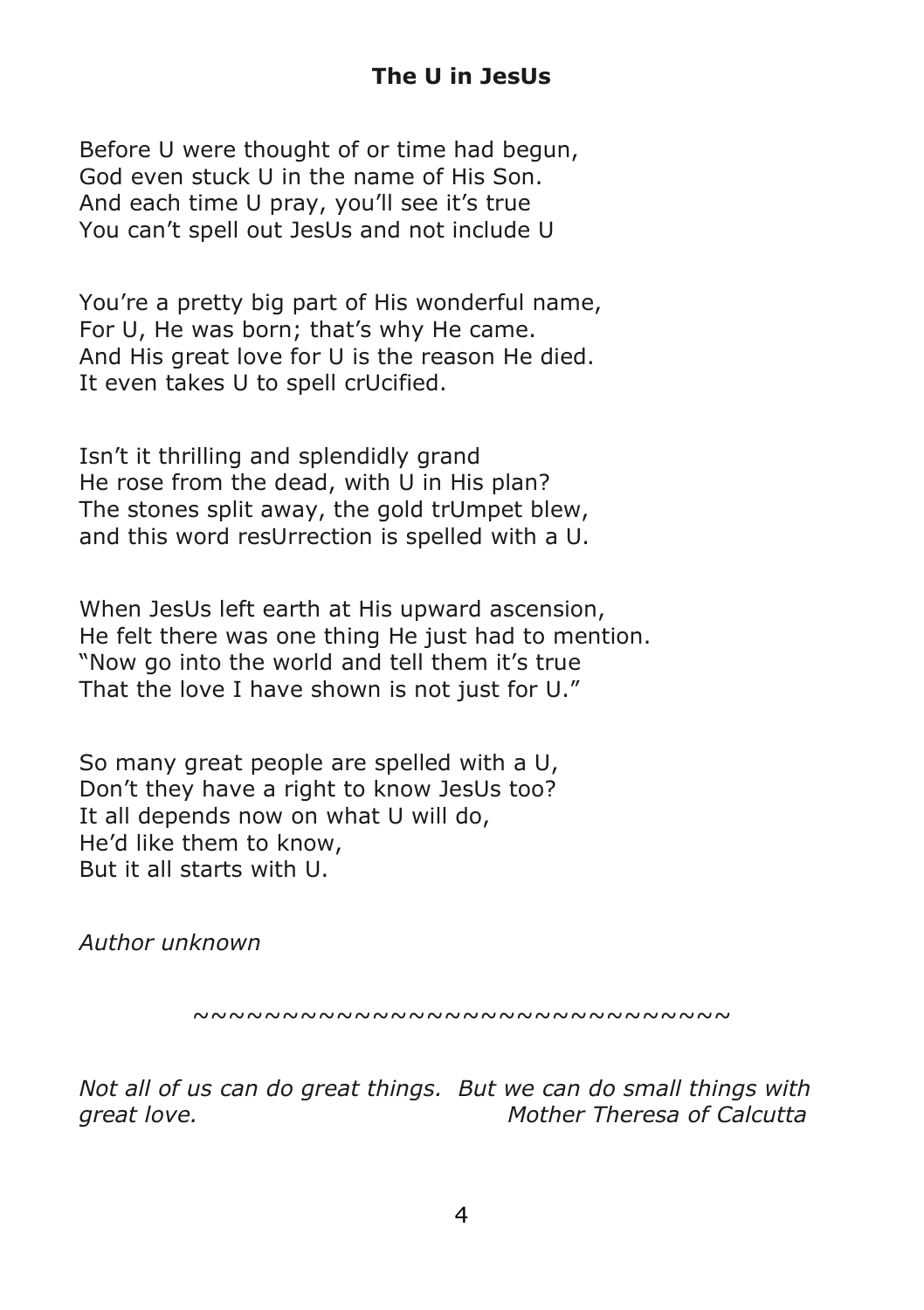## **Exploring the Big Questions Scientists and theologians share their views**

It's important to have debates about science and Christian faith and to dig into the hot topics, but we can't exist solely on a diet of controversy. I find it helpful, at times, to simply enjoy the wonders revealed by science and the big questions they raise about meaning and purpose. What's the universe for? What do you do with your feelings of awe and wonder? Where do we get our sense of the value of the living world from? I had the privilege of meeting a group of Christian scientists and theologians who shared thoughts about these big questions, and will share some of their thoughts here.

The Oxford-based theologian Alister McGrath shared that 'science is wonderful at asking questions. Some of those questions can be answered, but very often when you do answer them, they simply open up yet more questions. But of course, there are some more fundamental questions I think science simply cannot answer…questions like, 'Why am I here?''

Rhoda Hawkins, a physicist at Sheffield University, has had a similar experience. 'I never cease to be amazed at quite how impressive the world is, and how impressive the mechanisms are for how things work…It really is beautiful in many ways, and it leads me to think about God. I'm not saying that I have any proof, but I'm saying that by looking at the world around me it tells me more about God and it leads me to worship Him.'

Another scientist who appreciates beauty is Jeff Hardin, who explained that 'studying the wonders of the living world is an exercise in art appreciation. For me, God is the creator of everything… so the joy of discovery is also the joy of appreciating the world that God has made…and leads me to thank God for the amazing world that we have to enjoy and to explore.'

I will close with some words from Jeff Schloss, who – like the others quoted above – finds that Christian faith makes science more satisfying for him. 'Once I became a Christian…I had the sense that I was studying the marvels of the natural world, which are marvellous in their own right but become more profoundly engaging and enticing when one thinks that you're studying the works of God.' Perhaps if we can spend more time listening to people like this, our discussions about science and faith will also be richer and deeper. *Dr Ruth M Bancewicz*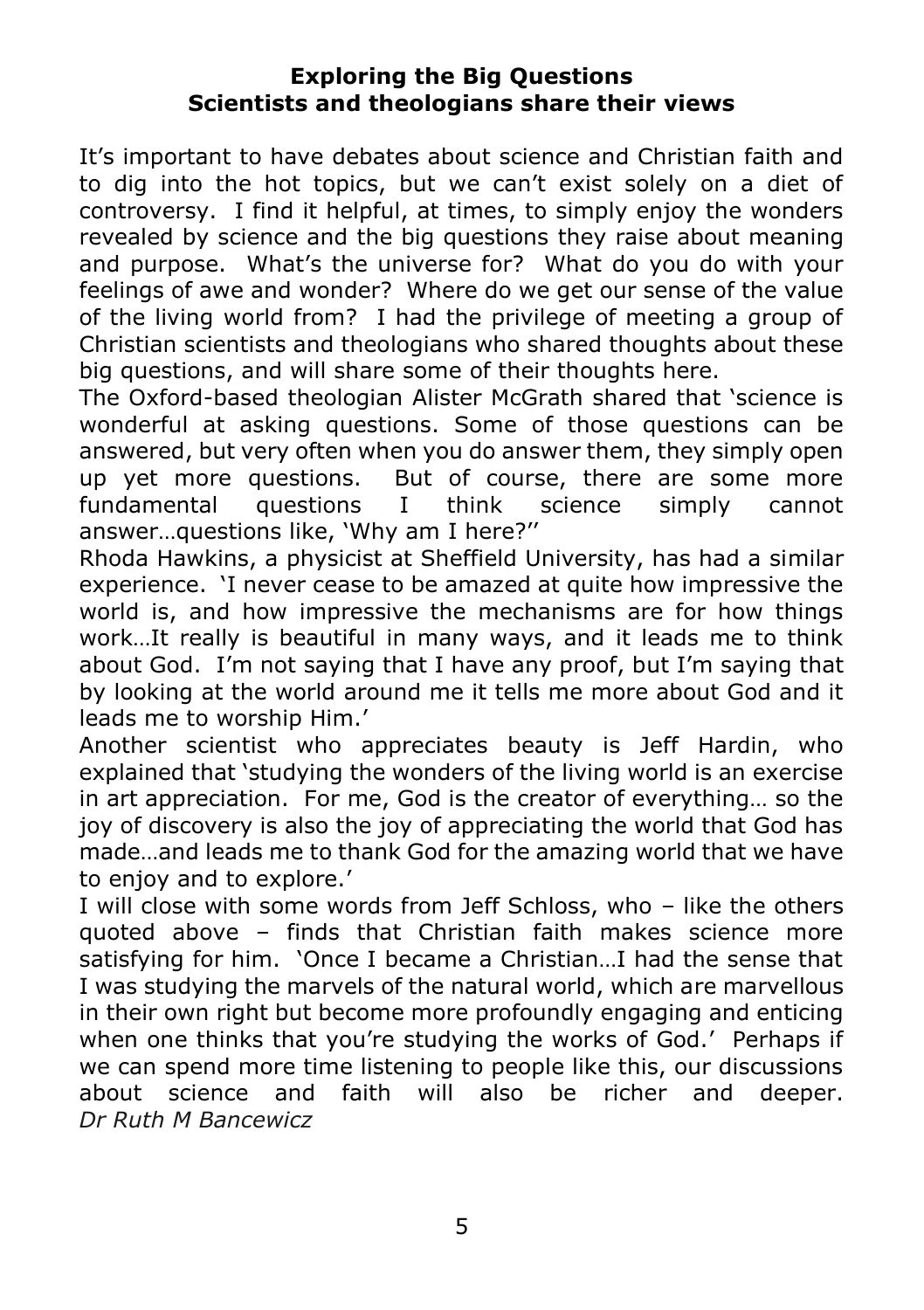# **Spirit of God**

(Gen 1:2, 2 Tim 3:16, Mk 1:8, Acts 2)

Dancing with the Father And the Son In beginning the beginning, You were there Spirit of God, Breath of life, Creator.

Revealing words and wisdom To prophets and apostles, To scribes and editors, You were there In discernment, Spirit of God, Inspirer.

Filling with life and power, With truth and courage, Overwhelming with love and praise, You were there At Pentecost, Spirit of God,

Enabler. Longing to come, To dance, to reveal, To fill, to overwhelm, To create and inspire and enable, Spirit of God, You are here

In fullness. Baptise us. *By Daphne Kitching*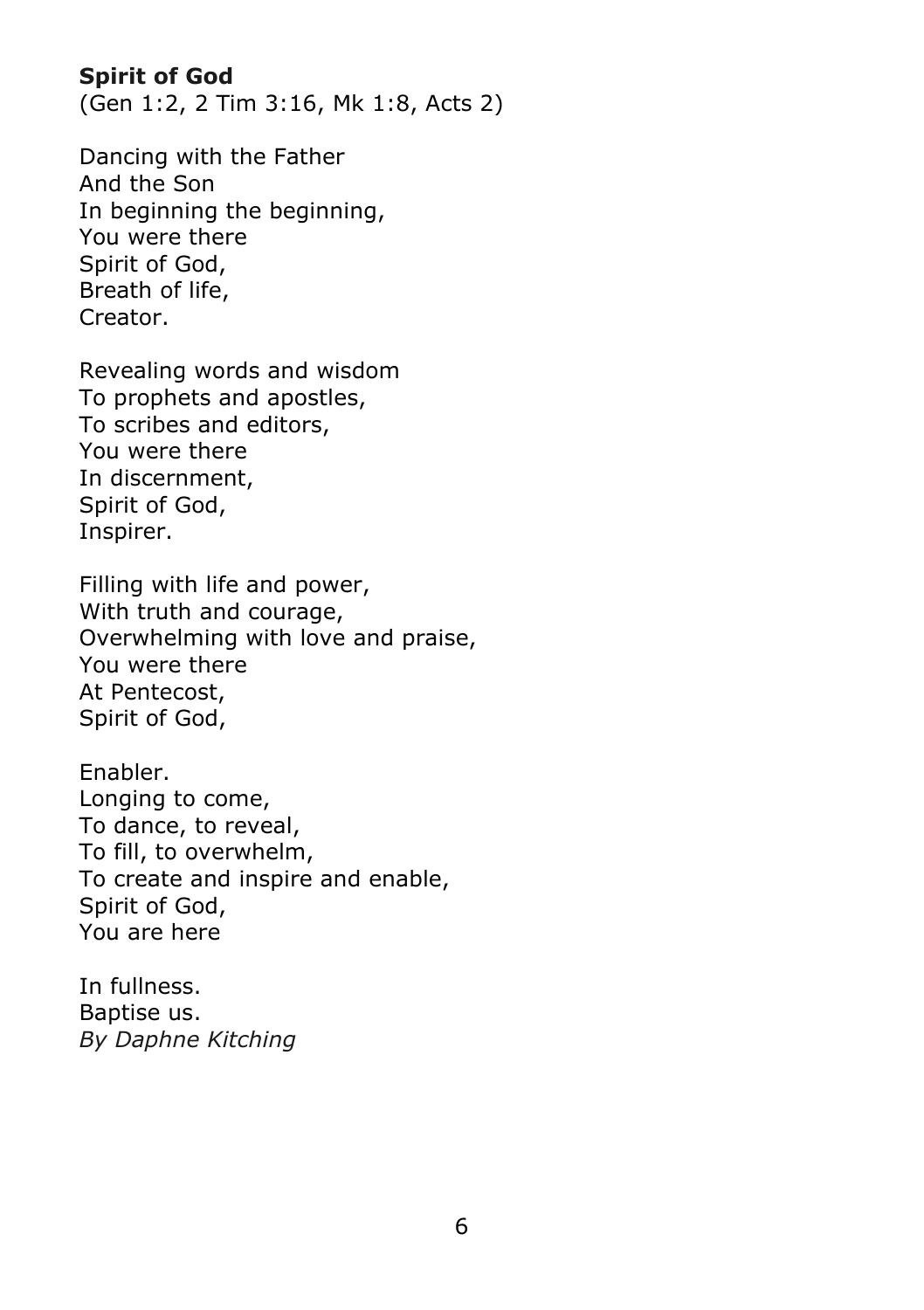*I recently watched the latest series of 'The Pilgrimage' on TV in which a group of well-known people followed the route of St Columba as he travelled from Ireland to Scotland spreading the Gospel. The group consisted of several faiths and none and I was impressed by how respectful they were of each other's beliefs. The journey ended on Iona where St Columba founded a monastery. Anne*

> *Christ with us My dearest Lord Be Thou a bright flame before me Be Thou a guiding star above me Be Thou a smooth path beneath me Be Thou a kindly shepherd behind me Today and evermore.*

This beautiful prayer is ascribed to St Columba who with a dozen companions settled on Iona in the year 563. There, he established a monastic settlement of the Celtic Church and his monks converted the Picts who lived in the north and east to Christianity.

In 597 Columba died on Iona and during the following centuries the religious buildings were destroyed. But the island remained a holy place to many, a place of pilgrimage and the burial place of Scottish, Norwegian and Irish kings.

In 1899 ruined Iona Abbey was presented to the Church of Scotland and it was gradually rebuilt. Then in 1938 inspired by the spirit and faith of the saint the Iona Community was founded.

Today Iona is both a place of pilgrimage and retreat, an island where St Columba's prayer is echoed by many from all over the world.

#### **~~~~~~~~~~~~~~~~~~~~~~~~~~~**

## **Obvious**

A Sunday School teacher asked her class why Joseph and Mary took Jesus with them to Jerusalem. A small child replied: 'They couldn't get a baby-sitter.'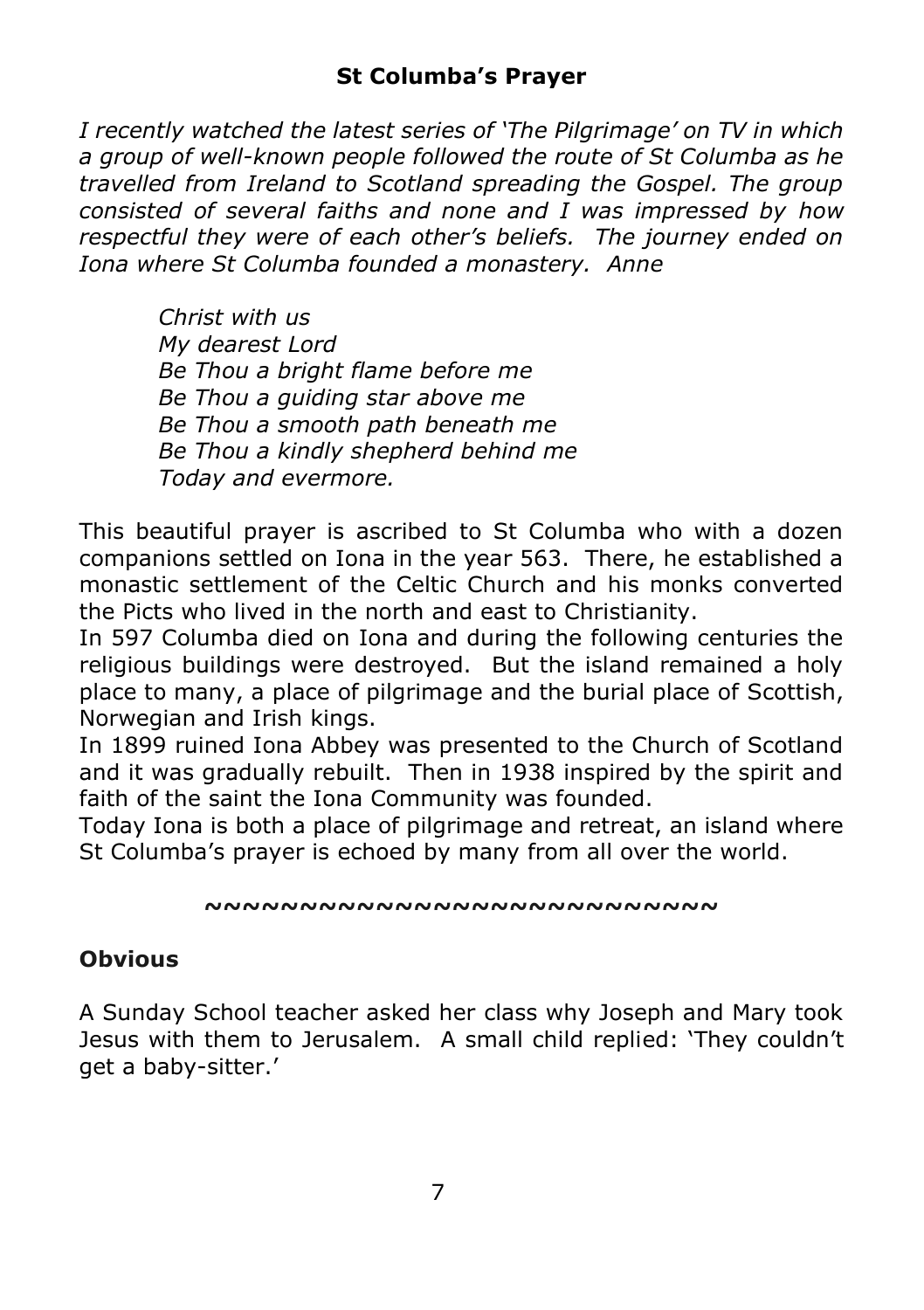Most of us have been in situations where we are not in control, and we don't know how to feel or how to react to our situation. We need help.

The most valuable gift you can have at those times – is time itself. Time to be 'listened to'. Really listened to. But it is not easy to find someone who will 'actively listen' to you.

Think of the last time you were in the reverse position with a friend or a colleague, and they were talking to you. How easily do you recall what they actually said? Most of us are so busy getting our replies ready for when the person has finished speaking, that we don't clearly hear their punch line.

With God it is different. We can take everything to Him; all our worries and cares and failures and faults. And He listens.

He doesn't necessarily jump in with an instant, easy solution, but rather He promises to always guide us, if we ask Him, through life's challenges, and He promises to never leave us. He often speaks to us through his written word, the Bible.

These last two years, when many of us have been communicating with others by phone or Zoom, we get nervous if it all goes quiet. We feel the need to 'nudge' the other person, to make sure they are still there. Silence is not a natural state for many of us – and yet it is in the quiet we can hear ourselves and God most clearly.

So, when we talk with God, our conversation should not be rushed and one-sided. We need to give space to our silence before Him, to wait and listen for Him to speak to us.

~~~~~~~~~~~~~~~~~~~~~~~~~~~

## **Cry baby**

A woman took her four-month-old baby to visit her neighbour, but the baby began to fuss as soon as they arrived. The neighbour's fiveyear-old son asked where the baby had come from. 'He was sent down from Heaven', the mother replied, above the screams.

The little boy watched the baby crying for a few more minutes, and then turned to his mother. 'I bet I know why he was sent from Heaven. God wanted some quiet up there!'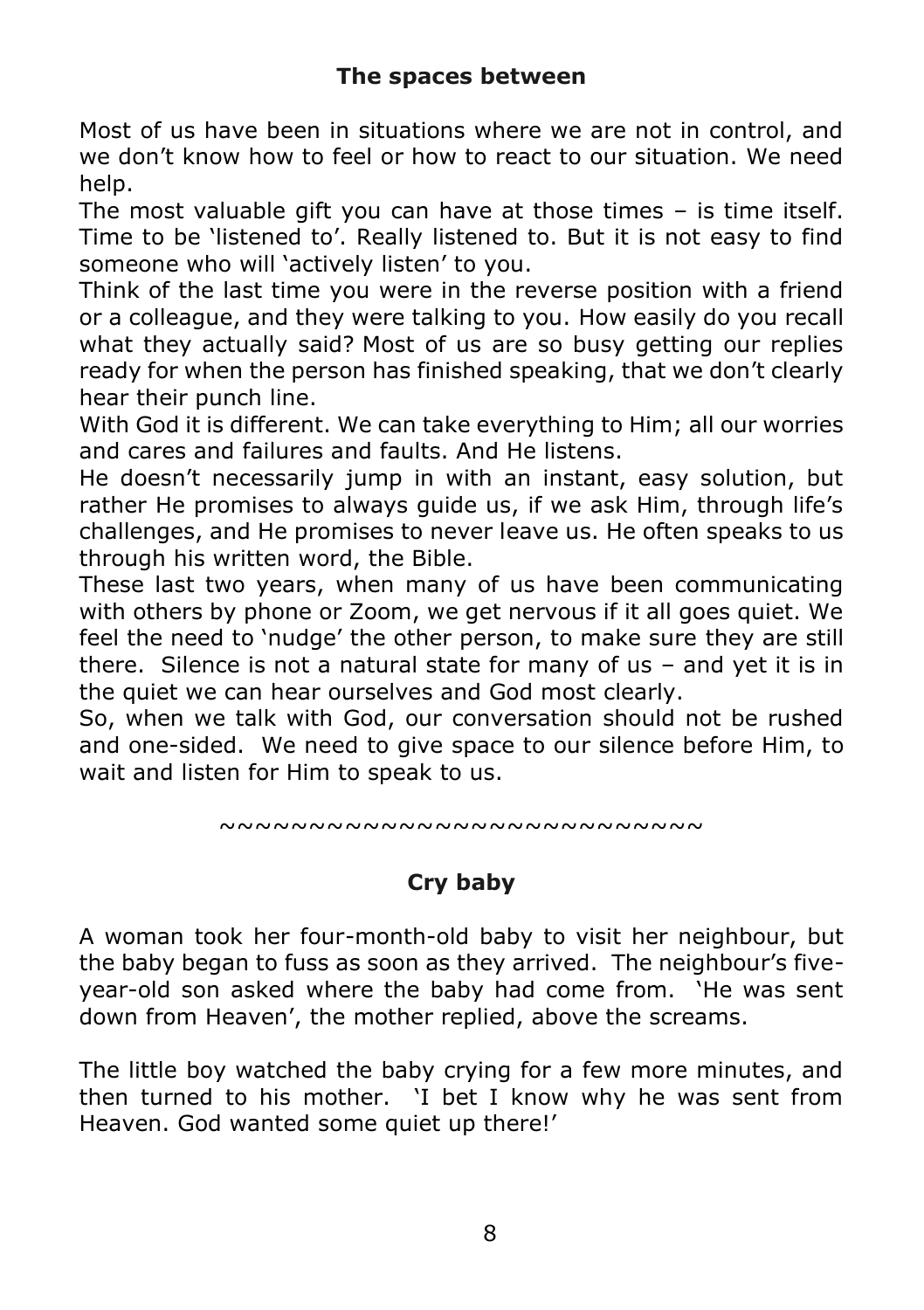Remember the story of Jacob, and how God met him in a dream when he was sleeping on the desert floor with a rock for his pillow? The story in Genesis 28 says this: 'When Jacob awoke from his sleep, he thought, "Surely the Lord is in this place, and I was not aware of it."' I wonder what place you find yourself in today, and if you are aware of God's presence with you there?

It may be a geographical place, the place where you live or work. That may be a beautiful place to be, or it may be a very hard place to be, and you would much prefer to be somewhere else. Either way, God is with you there, for He is everywhere, and there is no place where He is not.

It may be an emotional place, as when we say, 'I'm not in a good place right now'. How are you feeling today – up or down? Again, whatever mood you are in, God is with you for He knows us through and through. Having become human, He understands all our fluctuating emotions. He can comfort us right where we are.

It may be a phase of life that you are passing through, a stage on life's journey or a transition as you move from one situation to another. You may be passing through the valley of grief and loneliness, or anxiously waiting for news of a loved one who is ill. No matter where you are, you are not alone, for God is with you whether you can feel His presence or not.

What is needed is for us to become more aware of God's surrounding presence, to wake up to His closeness as did Jacob.

*Lord, wake me up to your abiding presence, even this day.*

~~~~~~~~~~~~~~~~~~~~~~~~~~~~~~

Holy people have a sense of inner peace. In their presence, it is the God of the still, small voice that one perceives. – *T Harrison*

Knowing God is your single greatest privilege as a Christian. – *Sinclair Ferguson*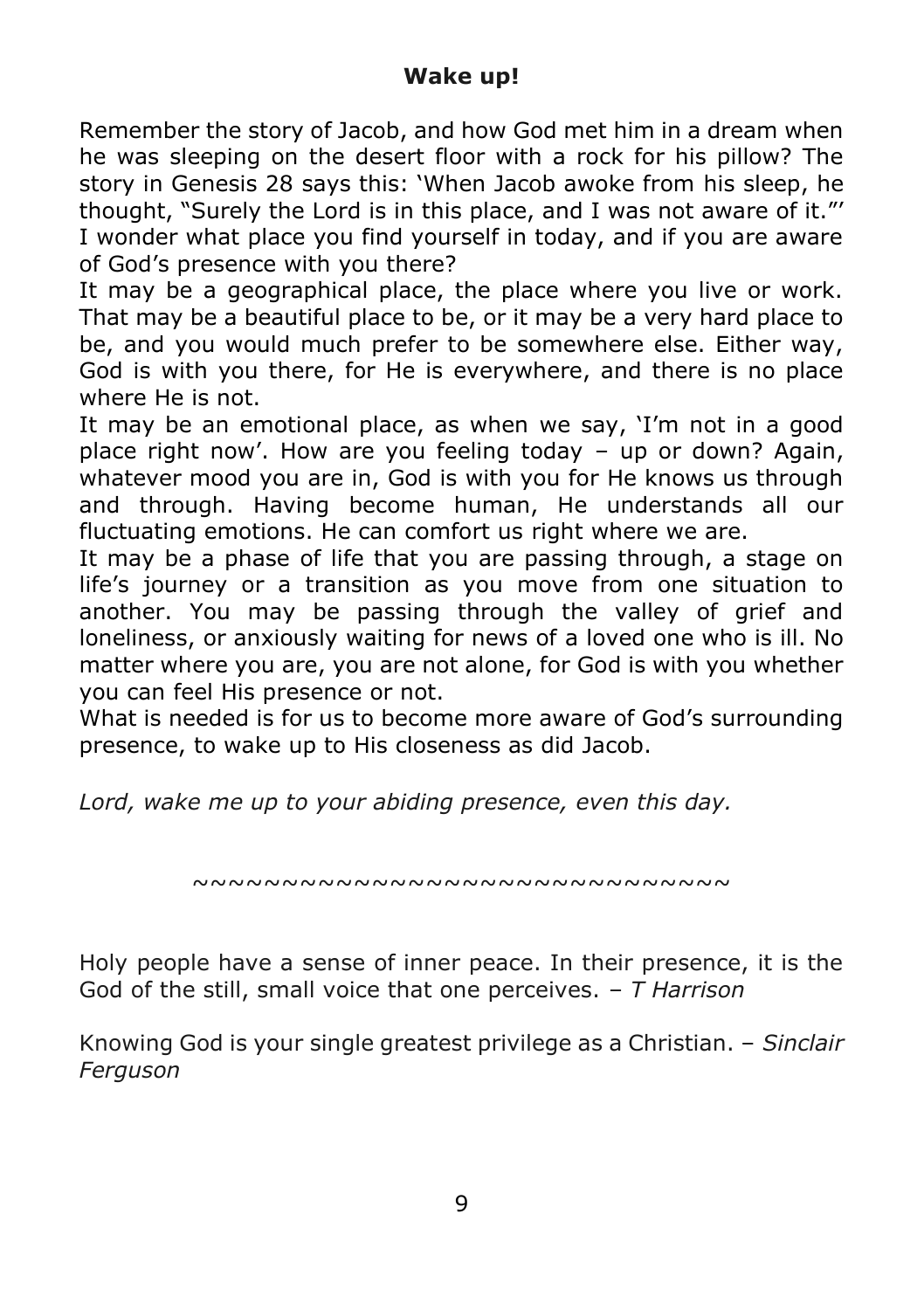*Glorious things of thee are spoken, Zion, city of our God; He whose word cannot be broken Formed thee for His own abode. On the rock of ages founded, What can shake thy sure repose? With salvation's walls surrounded, Thou may'st smile at all thy foes.*

*See, the streams of living waters, Springing from eternal love, Well supply thy sons and daughters, And all fear of want remove. Who can faint while such a river Ever flows their thirst to assuage: Grace, which like the Lord the giver, Never fails from age to age?*

The year was 1800, and Vienna was under bombardment by Napoleon's troops. The great Austrian composer, Haydn, then old and frail, asked to be carried to his piano. There he made his own defiance of Napoleon, by solemnly playing through his composition 'Emperor's Hymn'. Haydn had composed it for the Austrian Emperor, Franz ll's birthday on 12 February 1797. Haydn never touched his piano again, and died a few days later, aged 77.

That is where the tune for this well-loved hymn came from. It quickly became the tune of the Austrian national anthem. It was later even adopted by the Germans, as the tune for August Heinrich Hoffman von Fallersleben's (1798–1874) anthem Deutschlandslied, which began with the famous words: 'Deutschland uber alles' (Germany before everything). In the ensuing political upheavals, the tune survived in the German national anthem, but was abandoned by the Austrians in 1946.

In the meantime, the tune had also reached England, as early as 1805. It was then that the words of a hymn by John Newton were first paired up with it. This meant that when the Austrian Emperor Franz visited his grandmother Queen Victoria, at Windsor Castle,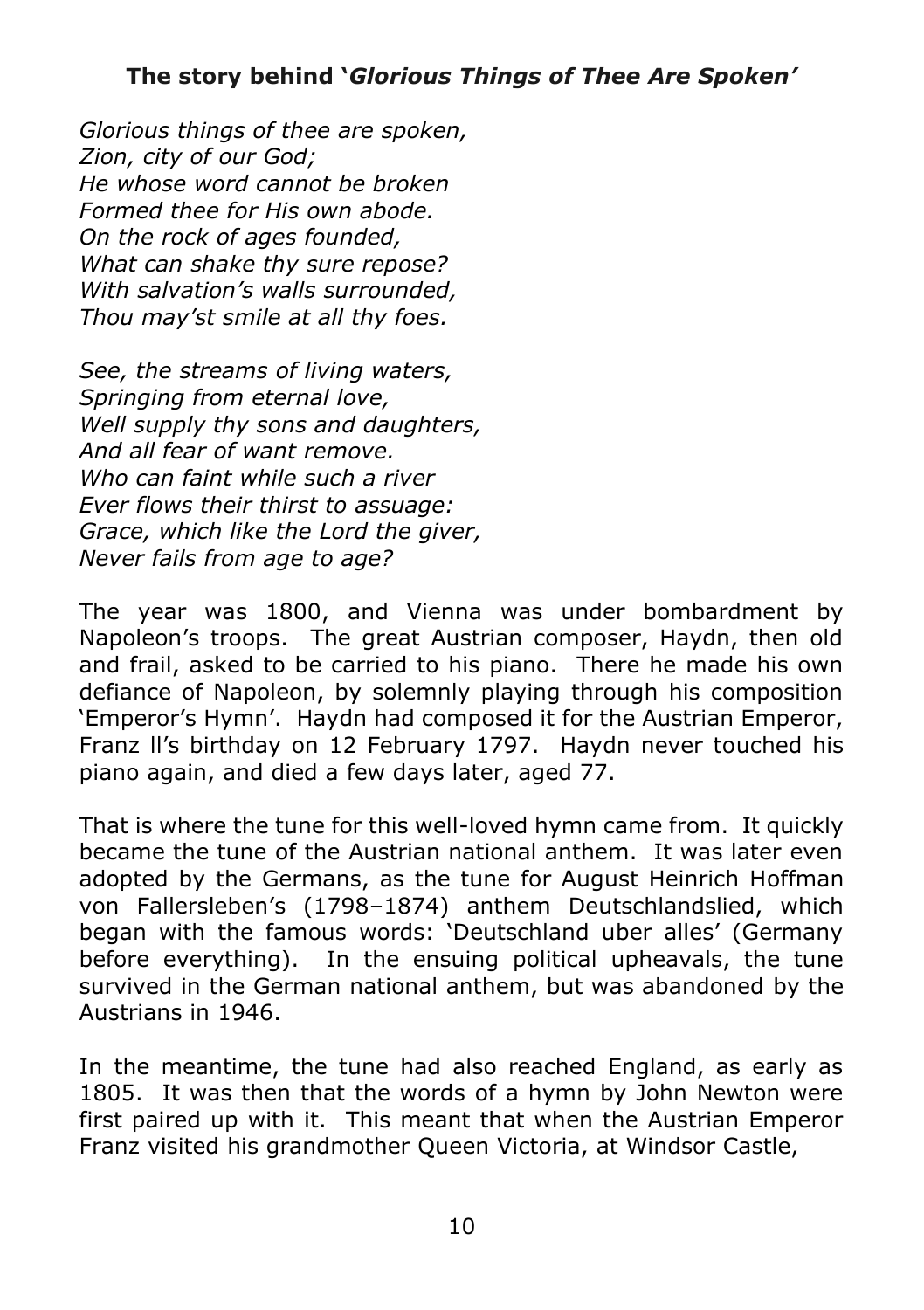he most likely would have sung his own national anthem tune to English words written by a converted slave trader turned country vicar!

John Newton's inspiration for this hymn comes from Psalm 87: 'Glorious things are spoken of you, O city of God' (vs3) and also a text from Isaiah 33:20-21: 'Look on Zion… there the Lord in majesty will be for us a place of broad rivers and streams…'

John Newton's hymn celebrates the joy of knowing that the Church is the new Jerusalem (Zion) where God abides. He rejoices that God protects His people and promises to supply their needs. He leads them into the Promised Land, just as long ago He led the Israelites through the wilderness to their Promised Land. Back then, He led them with a fiery and cloudy pillar; now we have His very Spirit within us, to guide us each step of the way home.

~~~~~~~~~~~~~~~~~~~~~~~~~~~~~~~~~

## **Church notices that didn't quite come out right….**

The preacher for Sunday next will be found hanging on the notice board in the porch.

The minister is going on holiday next Saturday. Could all missionary boxes be handed into the vicarage by Friday evening, at the latest.

Ladies, when you have emptied the teapot, please stand upside down in the sink.

There will be a procession in the grounds of the monastery next Sunday afternoon. If it rains in the afternoon, the procession will take place in the morning.

## **Be sticky**

Consider the postage stamp. Its usefulness consists in its ability to stick to one thing until it gets there.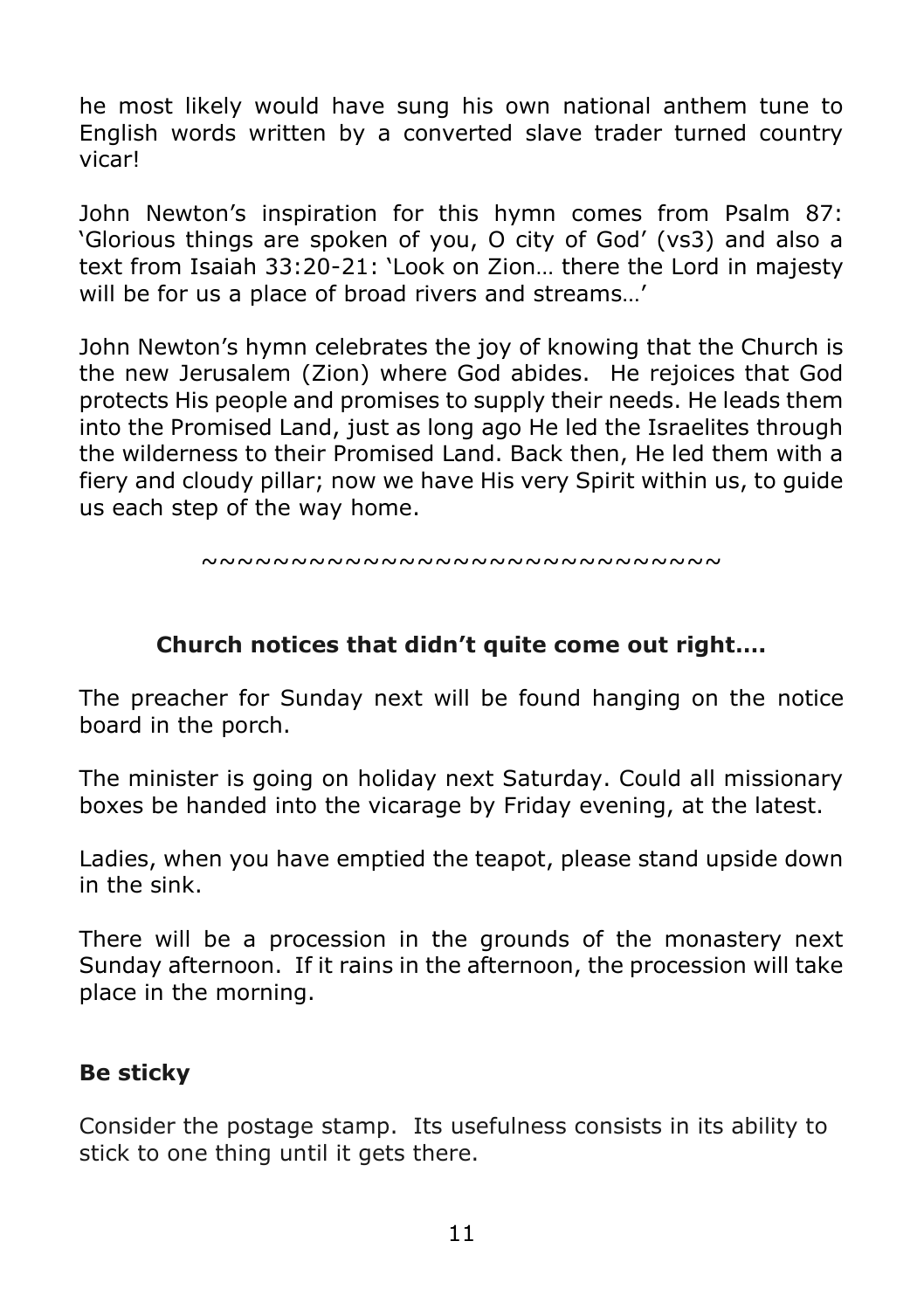The Bible is a popular book, with five billion copies sold worldwide every year, as well as a uniquely precious book. At her coronation the Queen was given a Bible, *'the most precious thing this world affords'*.

The Bible isn't simply one book, but a library of 66 books, composed by some 44 writers over a period of 1500 years in a range of styles including history, poetry, prophecy, letters and apocalyptic (looking at the end times). Despite having a number of different writers, the Bible claims one author – God Himself!

As the Word of God, it is the primary way by which God speaks to us. *'All Scripture is God-breathed and is useful for teaching, rebuking, correcting and training in righteousness, so that the man of God may be thoroughly equipped for every good work'* (2 Timothy 3:16). The Bible is inspired ('*the word of God in the words of men')* and is a *manual for life*, equipping us to live for God in every aspect of our lives. We also have the promise of the Holy Spirit, who helps us to apply its words to our lives: *'But when He, the Spirit of truth, comes, He will guide you into all truth'* John 16:13.

The Bible can also be described as a *love letter* from God, as it deepens our relationship with Him. Jesus said: *'You diligently study the Scriptures because you think that by them you possess eternal life. These are the Scriptures that testify about Me, yet you refuse to come to Me to have life'* (John 5:39,40). Christians follow a person not a book, and the Scriptures are intended to help us to know Jesus better. Like a signpost, the Bible points us to the person of Jesus.

~~~~~~~~~~~~~~~~~~~~~~~~~~~~~~

I haven't been abroad in so long that I almost speak English without an accent. – *Robert Benchley*

I dislike feeling at home when I am abroad. – *George Bernard Shaw*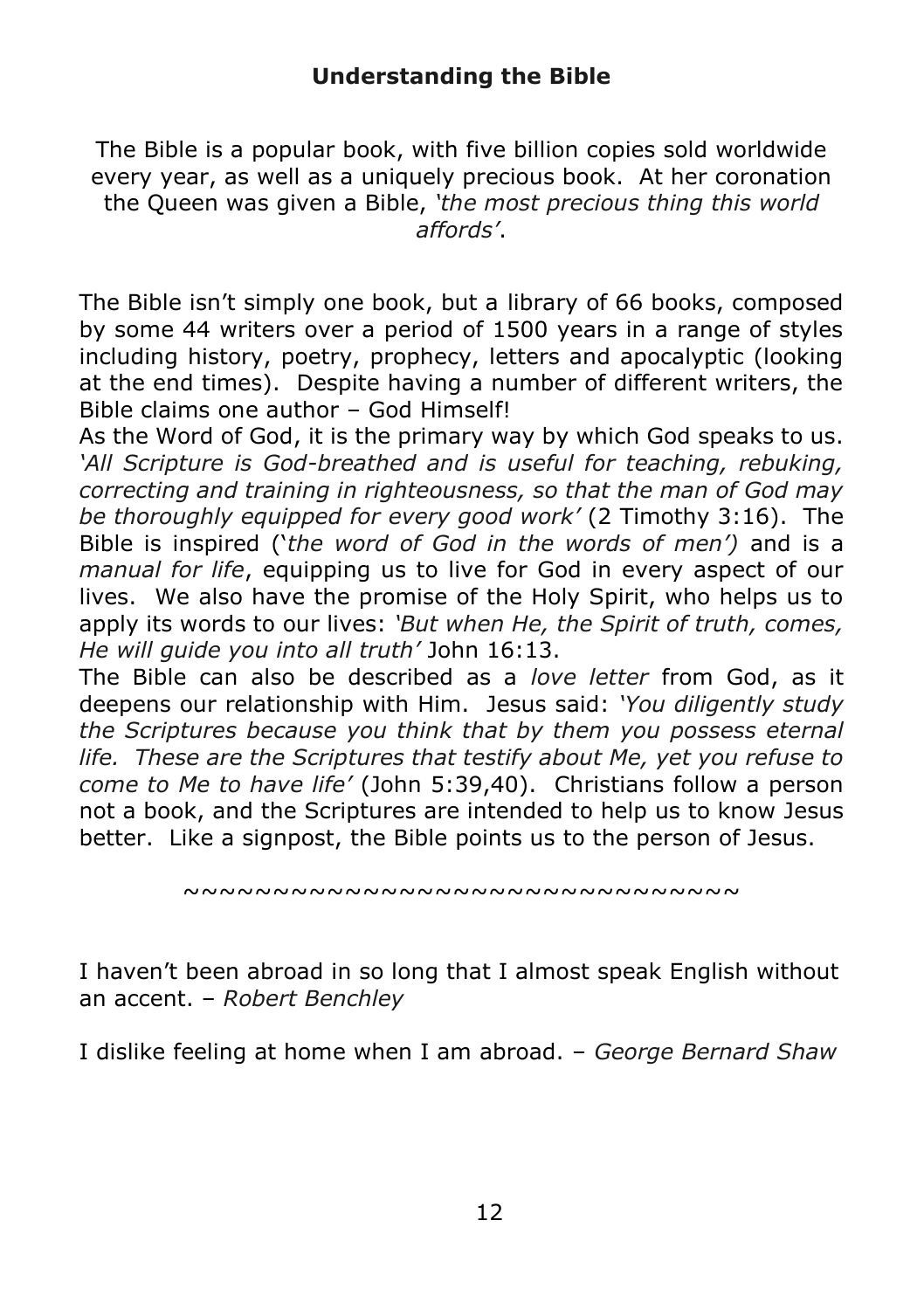As a nation, in April we celebrated the Queen's 96<sup>th</sup> birthday. She is the longest reigning monarch in British history (70 years compared with Victoria's 63 years). Up until recently she attended church every week and did a full week's work!

It is her commitment to serving God and the nation which stands out in her life. Even before she became Queen, she made a promise, which she has kept for over 75 years: *'I declare before you all that my whole life, whether it be long or short, shall be devoted to your service'* (*21st birthday broadcast, 21 April 1947*).

What is the secret of the Queen's consistency of character and service? In 2002 she said this: *'I know just how much I rely on my faith to guide me through the good times and the bad. Each day is a new beginning. I know that the only way to live my life is to try to do what is right, to take the long view, to give of my best in all that the day brings, and to put my trust in God.'* Here are wise words from somebody who draws her strength from the Christian Faith and inspiration for those of us who want to make our lives count!

The Queen has been an example of joyful, wise, and generous service on behalf of others all her life. Six months before her coronation she asked the nation and commonwealth to *'pray that God may give me wisdom and strength to carry out the solemn promises I shall be making, and that I may faithfully serve Him and you, all the days of my life.'* Clearly, God has answered those prayers!!

\*\*\*\*\*\*\*\*\*\*\*\*\*\*\*\*\*\*\*\*\*\*\*\*\*\*\*\*\*\*\*\*\*\*\*\*\*

## *With Father's Day in mind:*

The child had every toy his father wanted. – *Robert C. Whitten*

Directly after God in heaven comes Papa. – *Mozart as a boy*

The family that prays together stays together. *– American proverb*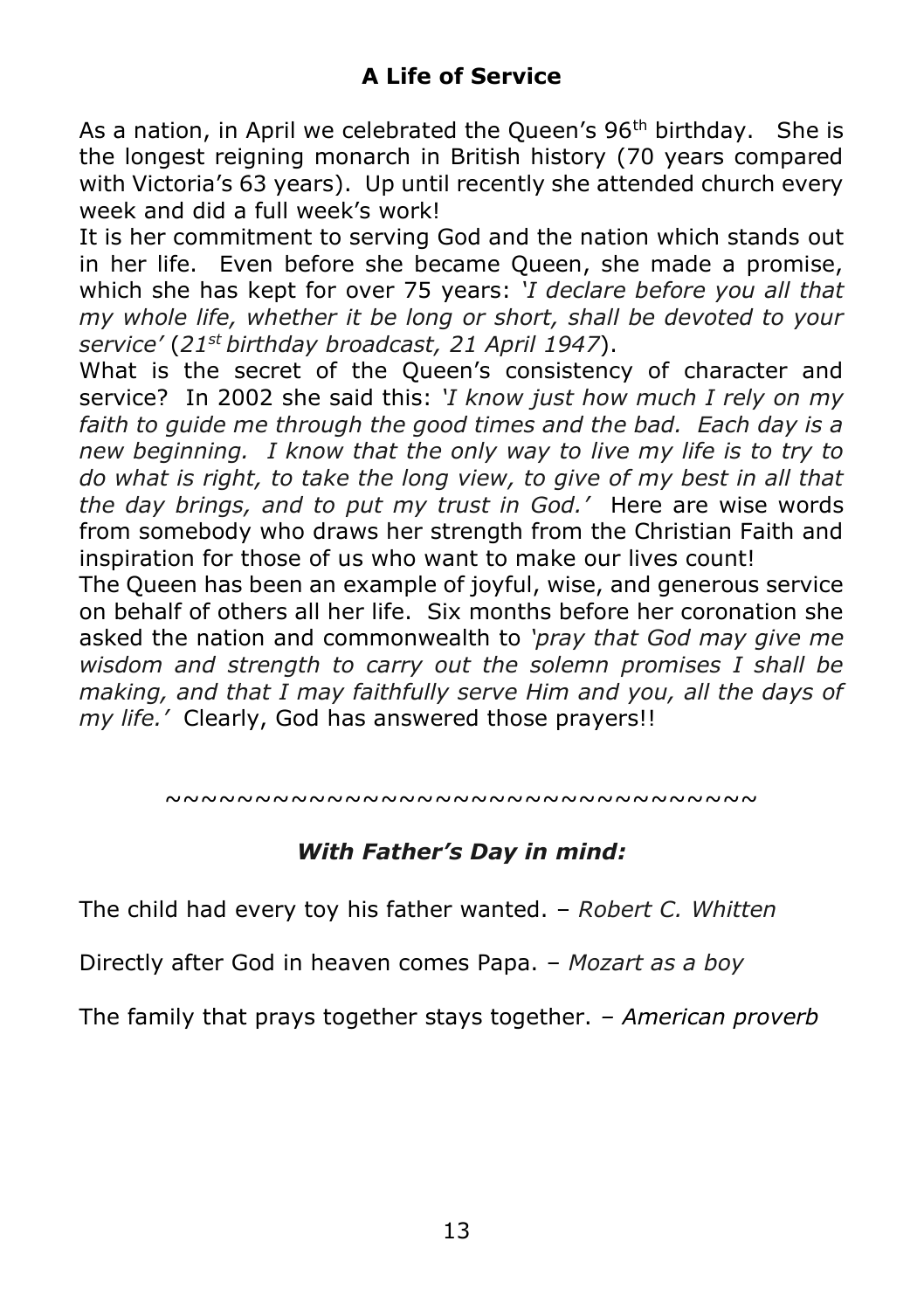## **Priest Pastor Vicar Minister ( Points of View)**

If they visit their flock – they are nosey. If they don' t- they are snobs.

If they preach longer than 10 minutes – it is too long. If they preach less than 10 minutes - they can't have prepared their sermon.

If they run a car – they are worldly. If they don't – they are always late for appointments.

If they tell a joke – they are flippant. If they don't – they are far too serious.

If they start the service on time – their watch must be fast. If they are a minute late – they are keeping the congregation waiting.

If they take a holiday – they are never in the parish. If they don't – they are stick-in-the-mud.

If they run a gala or bazaar – they are money mad. If they don't – there is no social life in the parish.

If they have the church painted and re-decorated – they are extravagant. If they don't  $-$  the church is shabby.

If they are young – they are inexperienced. If they are getting old – they ought to retire.

But …. when they die – there has never been anyone like them.

With thanks to Trinity Methodist Church, Royton.

~~~~~~~~~~~~~~~~~~~~~~~~~~~~~~~~~

When I believe, I am no longer a mere man, I am already a son of God. – *Carlo Carretto*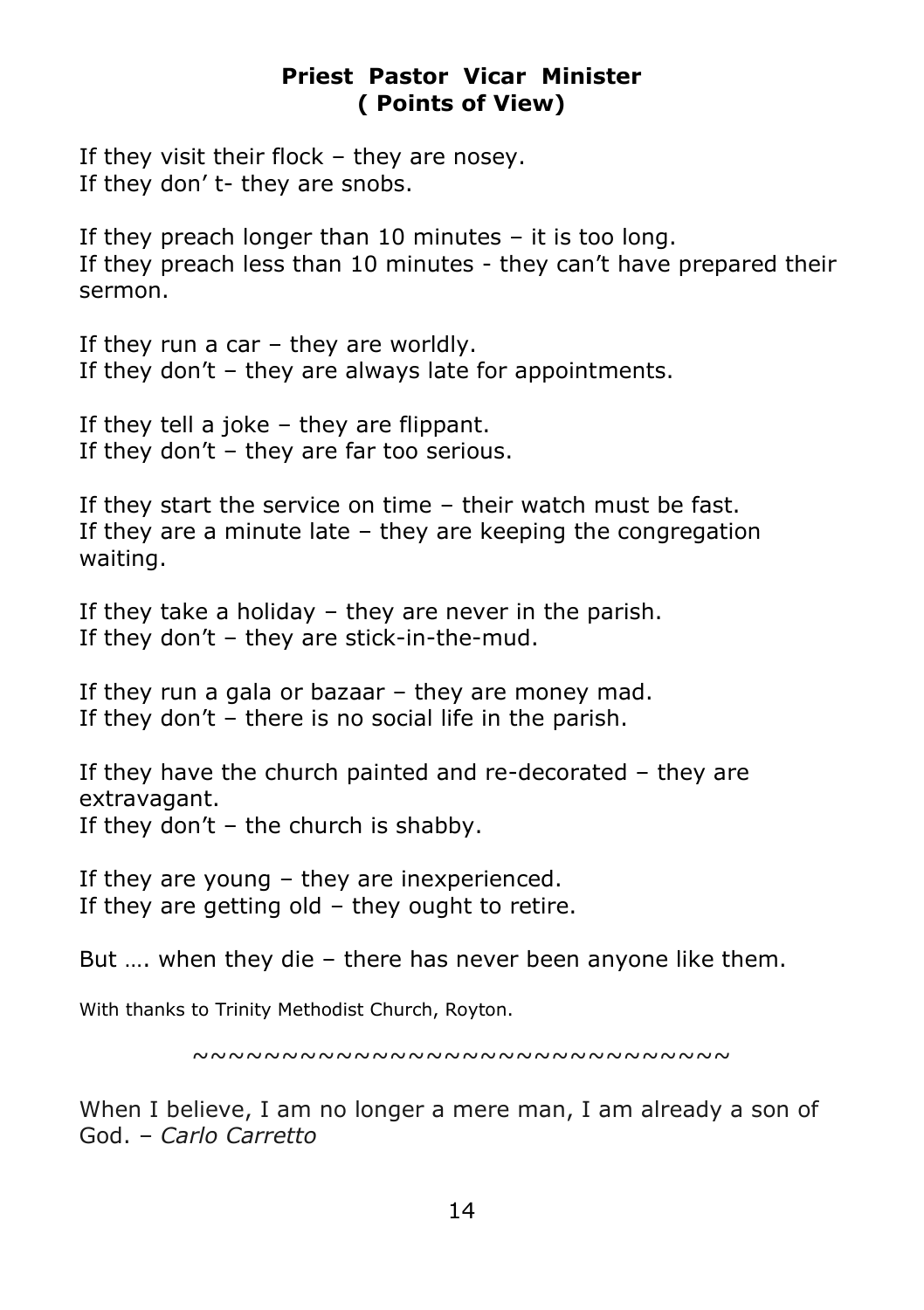# **Liability**

After a woman sued a fast-food chain because she wasn't warned the coffee was boiling hot, it seems companies are changing their instructions and product warning labels to cover themselves from liability. Here are some of the more ludicrous ones –

Frozen dinner: Suggestion – de-freeze before eating.

Electric iron – Caution – do not iron clothes on body.

Supermarket-brand peanuts – May contain nuts.

On an insect spray – This product is not tested on animals.

On the bottle top of a flavoured milk drink – After opening, keep upright.

On a bar of soap – Directions: use as regular soap.

Bread pudding from well-known supermarket – Product will be hot after heating.

On a blanket made in the far east – Not to be used as protection from a tornado.

On a luxury frozen dessert with defrosting instructions on the underside of the box – Keep upright.

On a string of Christmas lights – for indoor or outdoor use only.

 *I can add one to these. Seen on the back of a child's board book – Not suitable for children under 36 months. May contain small parts. Anne*

With thanks to Trinity Methodist Church, Royton.

#### **~~~~~~~~~~~~~~~~~~~~~~**

## **Behold, enfold, hold**

The Father who created me With eye benign beholdeth me; The Son who dearly purchased me With eye divine enfoldeth me; The Spirit who so altered me With eye refining holdeth me; In friendliness and love the Three Behold me when I bend the knee.

*From an old Celtic prayer*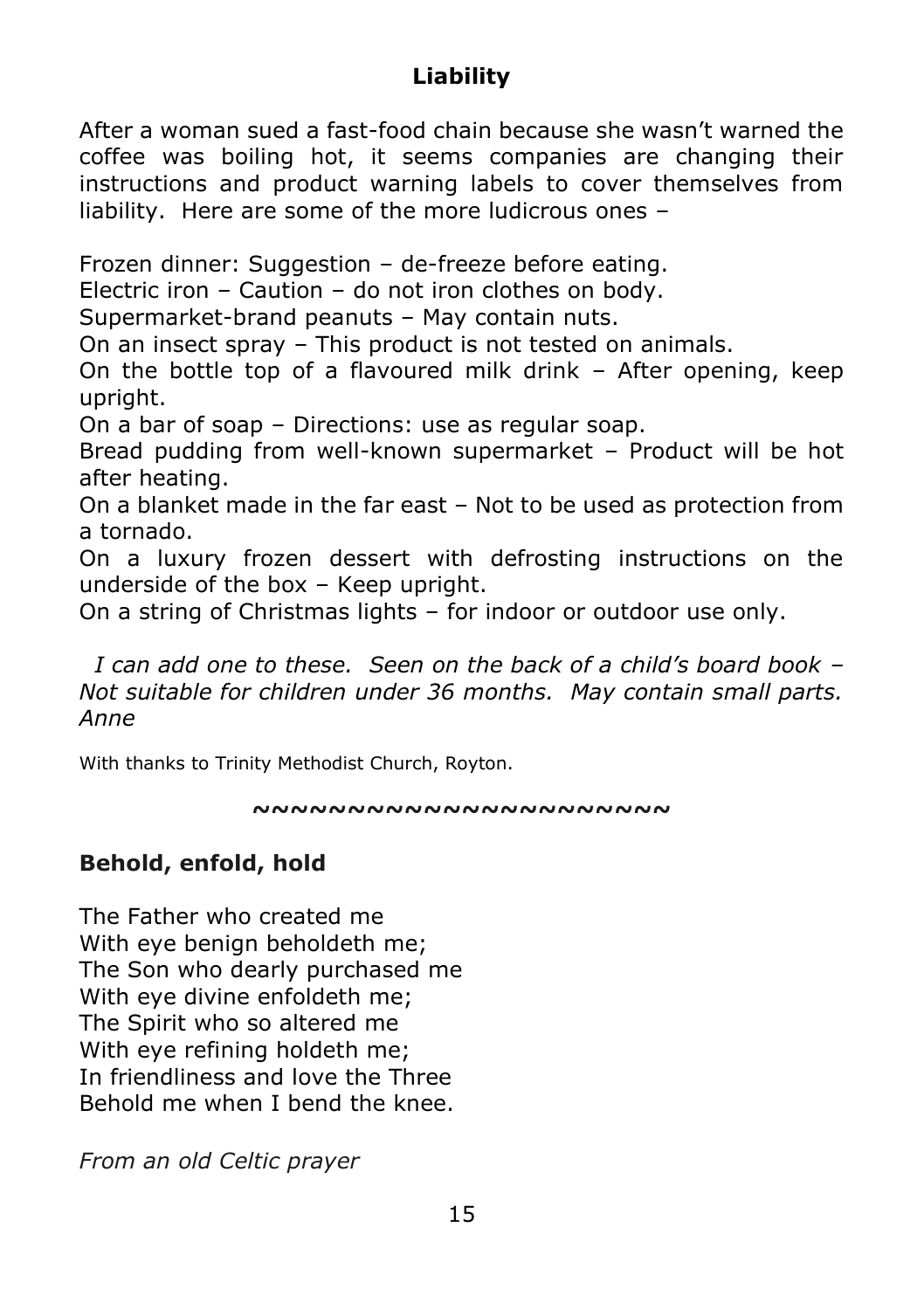## *A Brighter Tomorrow*

There is much we can do just to brighten This world of all take and no give There's a great deal that we can contribute Through the everyday lives that we live.

By supporting one's elderly neighbours Or through lending a hand in some way It's by taking a bunch of spring flowers To someone to brighten their day.

It's by sparing a few precious hours In the service of those most in need It's all about setting a standard And trying to give others a lead

It's the way that we tend to treat others And help and aid folks in distress It's the care and assistance we offer That will set us apart from the rest.

The choice that we face is quite simple The rewards plain for all men to see 'As you did all of this to my brother Then' said Christ, 'you did it to Me.'

*By Colin Hammacott*

~~~~~~~~~~~~~~~~~~~~~~~~~~~~~~~

Nature is the art of God. *Thomas Browne*

I think that God's works are so beautiful that I am amazed that people can admire them but deny that they have a Maker. *Commissioner Catherine Bramwell-Booth*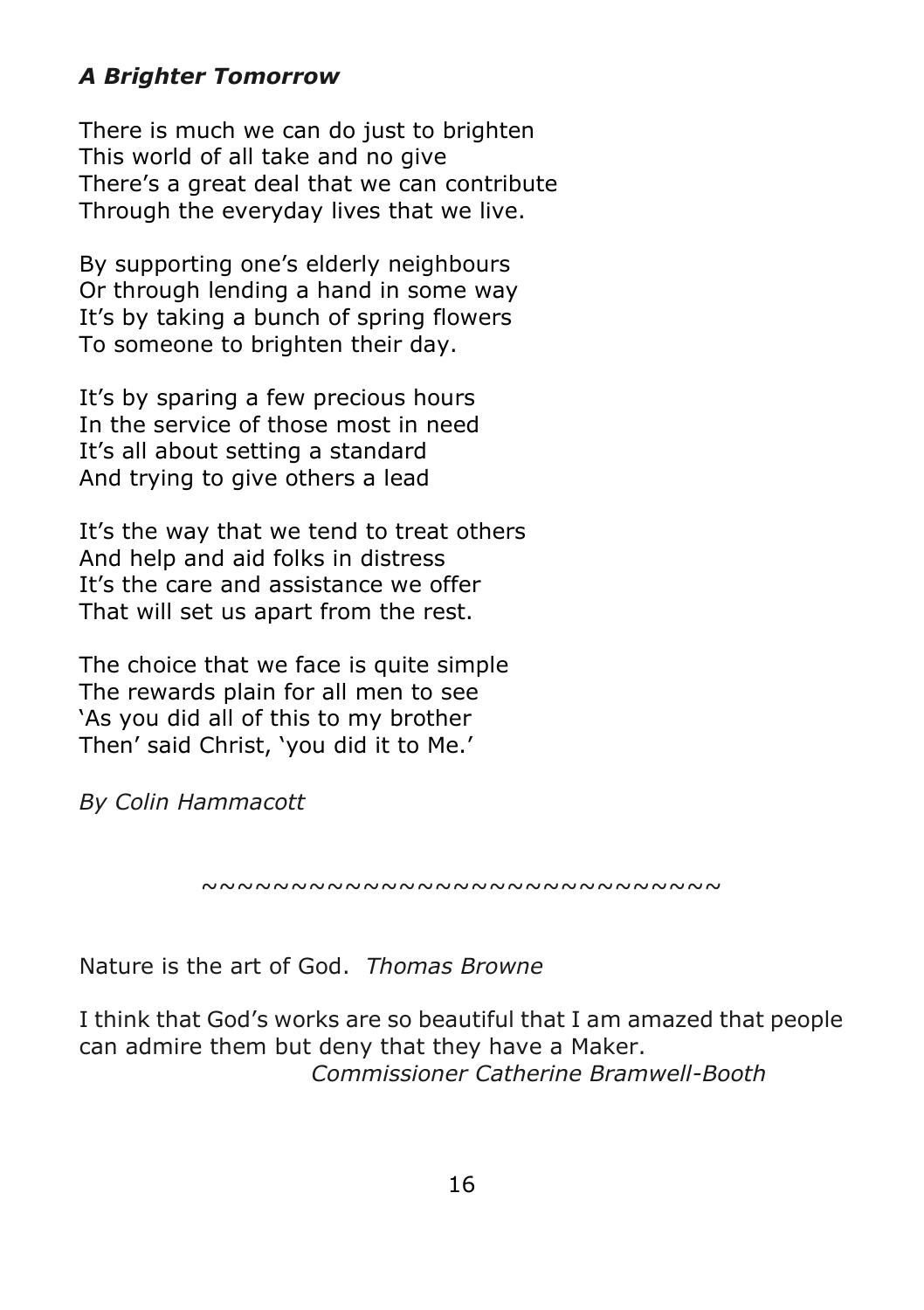# **Take Time**

Take time to think, it is the source of power. Take time to read, it is the foundation of wisdom. Take time to play, it is the secret of staying young. Take time to be quiet, it is the opportunity to seek God. Take time to be aware, it is the opportunity to help others. Take time to love and be loved, it is God's greatest gift of all. Take time to laugh, it is the music of the soul. Take time to be friendly, it is the road to happiness. Take time to dream, it is what the future is made of. Take time to pray, it is the greatest power on earth.

With thanks to Trinity Methodist Church, Royton.

~~~~~~~~~~~~~~~~~~~~~~~~~~~~

## *With holidays approaching, some of the following may strike a chord*

Holiday: an all-expense tour

Holiday: something you take when you can't take what you've been taking any longer.

The older you get, the tougher it is to lose weight before you appear in a swimsuit, because by then your body and your fat are really good friends.

Why is it called tourist season if we can't shoot at them?

*Why don't sheep shrink when it rains?* (A question for anyone holidaying in the Lake District or Wales.)

If flying is so safe, why do they call the airport the 'terminal'?

Why didn't Noah swat those two mosquitoes when he had the chance?

I wonder how much deeper the ocean would be without sponges.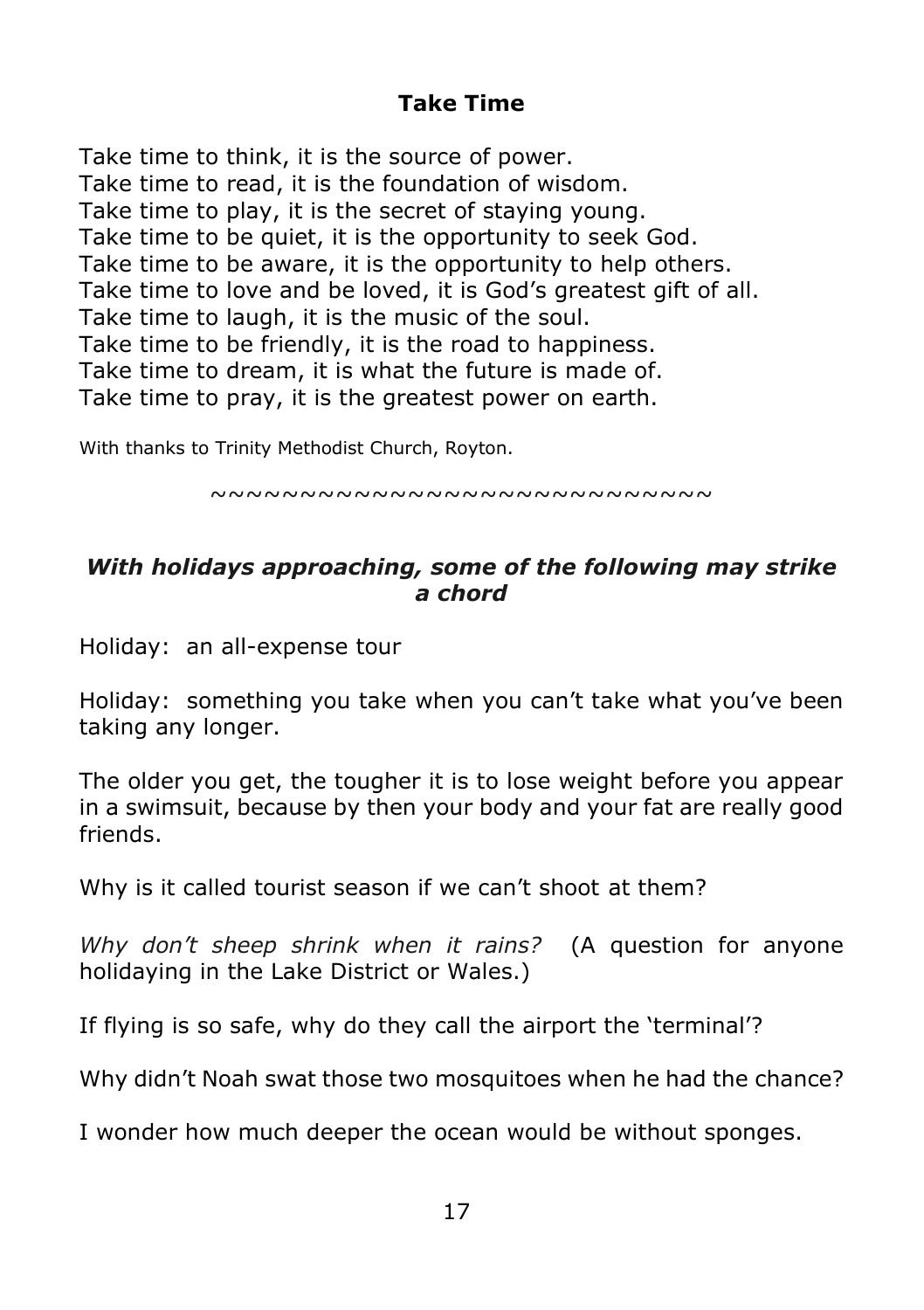## **Hear our Prayer**

O hear our prayer, dear Father To us incline Your ear! O righteous, loving Father Allow us to draw near; With heartfelt supplications We seek Your loving grace With earnest intercessions We come to seek Your face.

Your kindness ev'ry morning We trust we'll find in prayer We lift our hands before You We reach out for Your care; O teach us, Father, teach us Your gentle, loving way, For You alone are able To guide us every day.

*By Nigel Beeton*

*~~~~~~~~~~~~~~~~~~~~~~~~*

## *A young mother writes:*

It is always busy in our home, as we have four young children running about. But one particular Sunday afternoon James, my four-year-old kept following me about very closely. He was on my heels every time I turned around, and after nearly falling over him several times, I lost patience. 'Whatever is the matter with you?' I demanded. 'Why don't you go and play?'

He looked up at me and said: 'This morning at church the teacher told us that we should walk in Jesus' footsteps. But I can't see Him, so I am walking in yours instead.' I gathered up my young son and felt tears in my eyes. I thanked God for this lesson I will never forget – about the value of being a living example to our young ones.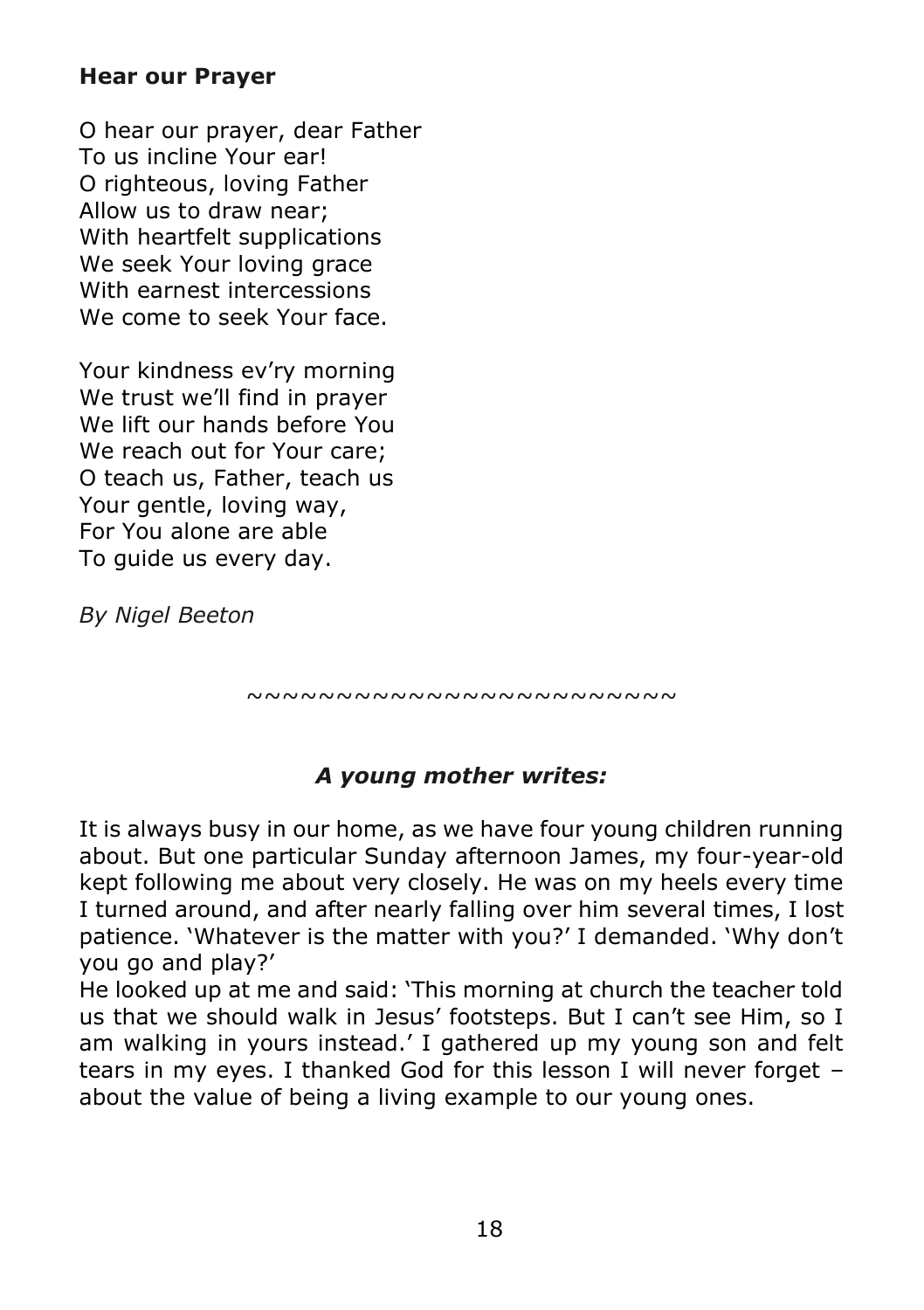

"It's not as picturesque as the old steeple but it's saving a fortune in electricity bills!

# **Birthdays**

We send our love and best wishes to all those who have a birthday in June and July.

*Happy Birthday to you To Jesus be true God bless you and keep you Happy Birthday to you.*

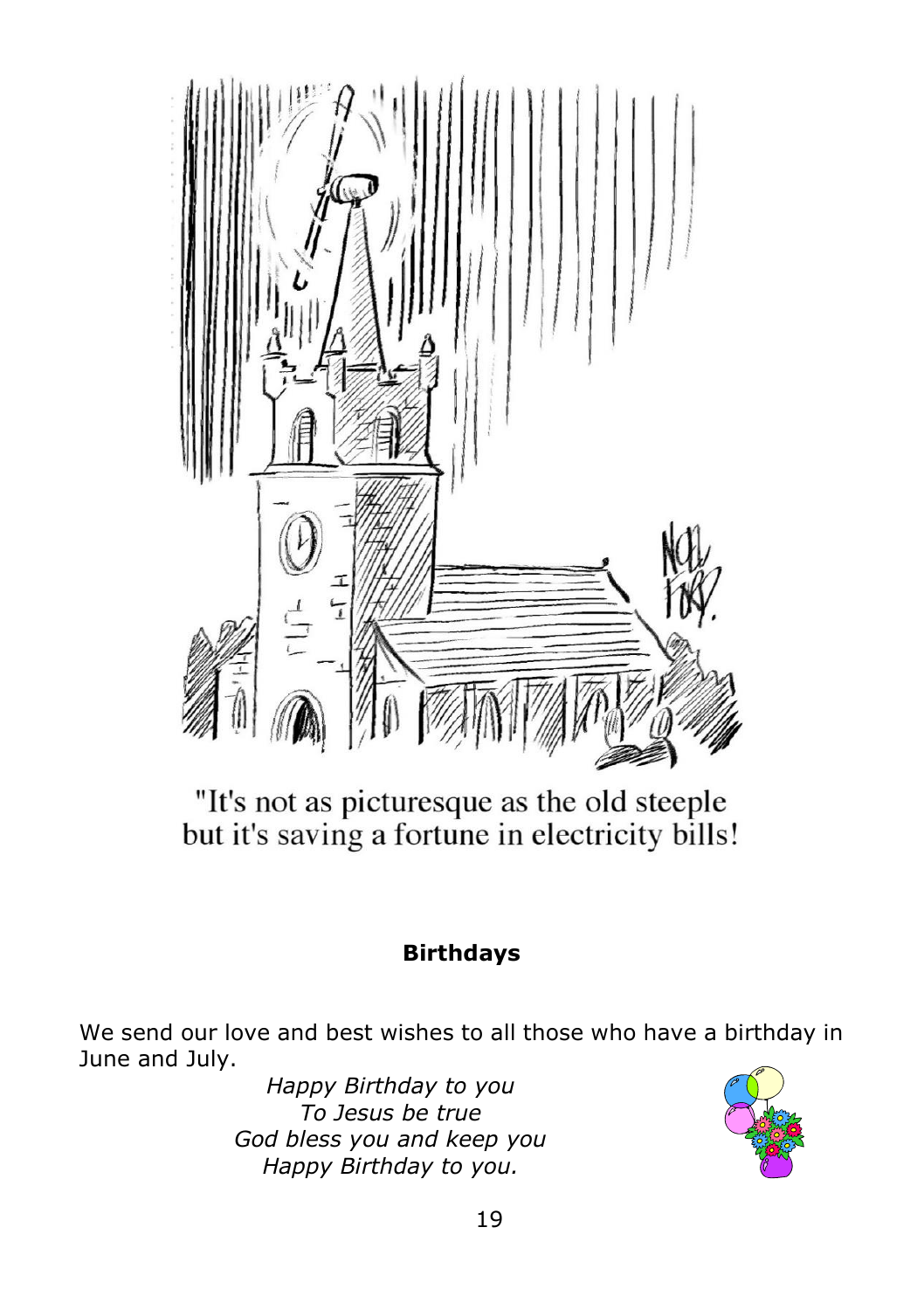## **Editorial Team**

Jean Duncan, Anne Gurr and Barbara James are the Editorial Team of In Touch. Articles for inclusion in this circuit magazine can be given or sent to them personally or emailed to **[iosmethodist.mag@gmail.com](mailto:iosmethodist.mag@gmail.come)**

Please support our Editors by contributing reflections, stories, news etc. (by 15<sup>th</sup> of the month, please). We welcome articles from our mainland readers as well as from Scilly.

'In Touch' can also be read online at **[www.scillymethodists.co.uk](http://www.scillymethodists.co.uk/)**

Thanks to **[www.parishpump.co.uk](http://www.parishpump.co.uk/)** for the use of their material.

*The material in this magazine is from a variety of sources. The opinions and beliefs expressed in individual articles do not necessarily represent or reflect the views of The Methodist Church, the local editorial team or the Minister.*

*~~~~~~~~~~~~~~~~~~~~~~~~~~~~~~*

## *With Pentecost in mind:*

He who does not know God the Holy Spirit cannot know God at all*. – Thomas Arnold*

To the one who remembers the Spirit there is always a way out, even in the wilderness with the devil*. – Herbert Brokering*

The Holy Spirit … writes His own gospel and He writes it in the hearts of the faithful. – *Jean-Pierre de Caussade SJ*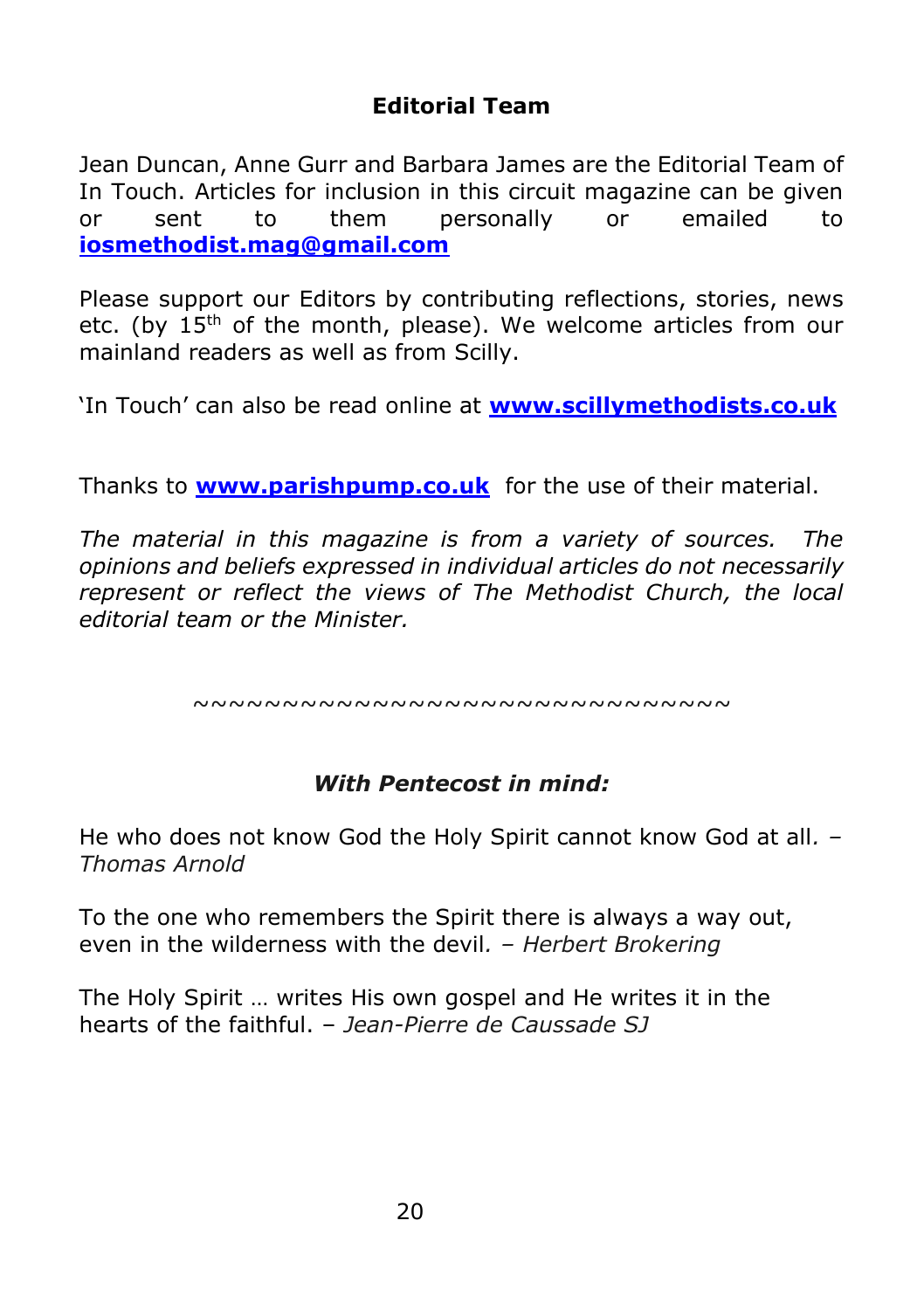# **General Data Protection Regulation (GDPR)**

The Isles of Scilly Methodist Circuit, St. Mary's Methodist Church and St. Martin's Methodist Church, care about your privacy and your trust is important to us.

Our Privacy Notice explains how local Churches, Circuits and Districts within the Methodist Church in Great Britain collect, use and protect your personnel information.

The Managing Trustees' Privacy Notice is published on the notice boards in the chapel buildings on St. Mary's and St. Martin's and is available to view online at:-

## **[https://www.tmcp.org.uk/about/data](https://www.tmcp.org.uk/about/data-protection/managing-trustees-privacy-notice)[protection/managing-trustees-privacy-notice](https://www.tmcp.org.uk/about/data-protection/managing-trustees-privacy-notice)**

# **Prayer Requests**

As always, please do feel able to ask Revd. Carole if you would appreciate pastoral contact or the prayers of the Church.